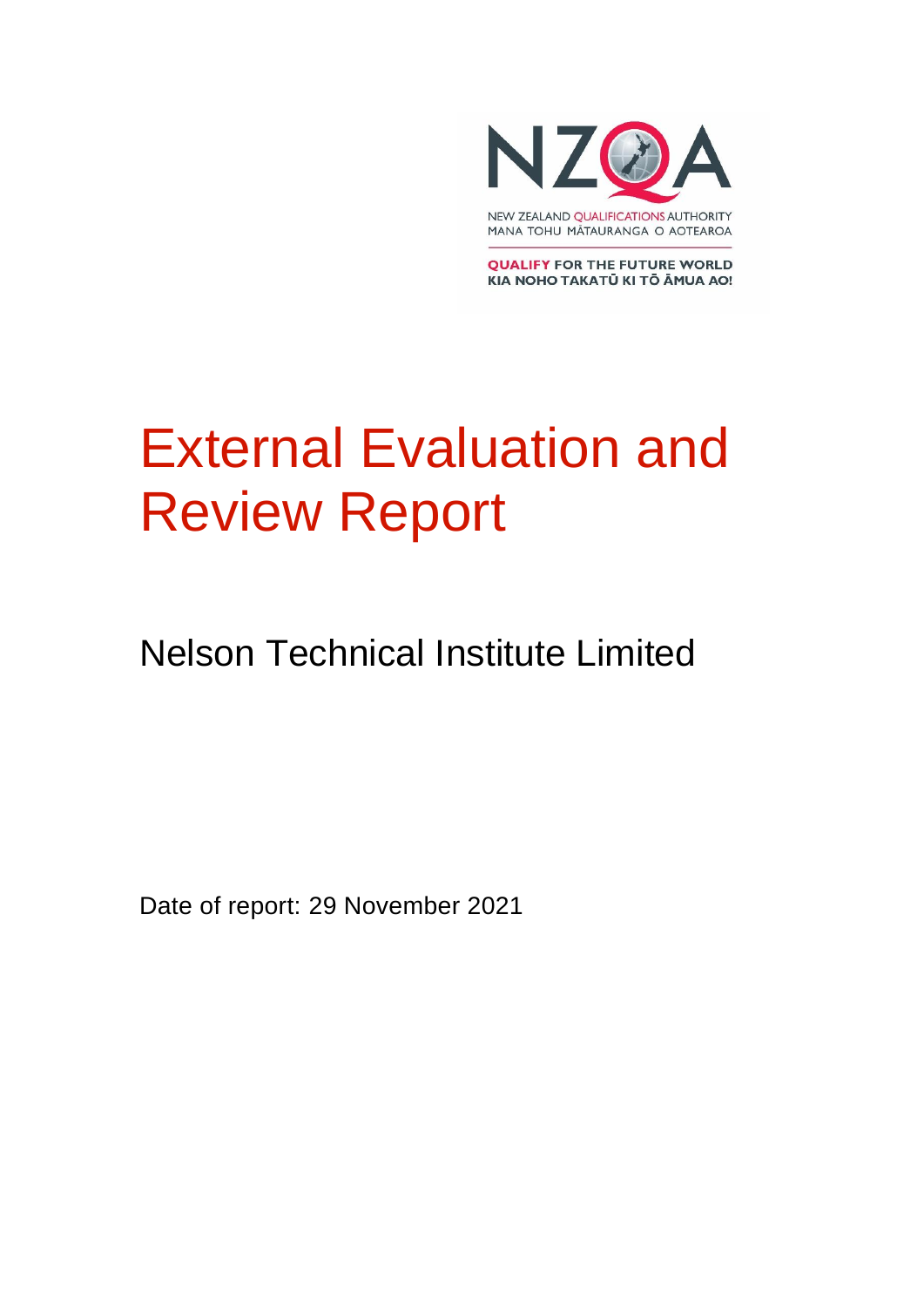### About Nelson Technical Institute Limited

*Nelson Technical Institute (NTI) is a small PTE delivering New Zealand certificates in foundation skills, automotive engineering and commercial road transport (CRT) up to level 4. NTI has been zero fees-based for almost 20 years and is funded by the Tertiary Education Commission (TEC) and the Ministry of Social Development (MSD). Industry fully funds all other short courses.*

| Type of organisation:       | Private training establishment (PTE)                                                                                                                                                                      |
|-----------------------------|-----------------------------------------------------------------------------------------------------------------------------------------------------------------------------------------------------------|
| Location:                   | 3 Elms Street, Wakatu Industrial Estate,<br>Stoke, Nelson                                                                                                                                                 |
| Code of Practice signatory: | <b>No</b>                                                                                                                                                                                                 |
| Number of students:         | Domestic: 98 students in 2020                                                                                                                                                                             |
|                             | 40 per cent are under 25 years                                                                                                                                                                            |
|                             | Māori are approximately 17 per cent and Pasifika<br>1.6 per cent of all learners                                                                                                                          |
| Number of staff:            | Six full-time staff and three specialist contracted<br>trainers                                                                                                                                           |
| TEO profile:                | See NZQA: Nelson Technical Institute                                                                                                                                                                      |
|                             | Training is delivered from a facility which includes<br>a mechanical workshop equipped to deliver<br>practical content for automotive training, as well<br>as equipment and vehicles for driver training. |
| Last EER outcome:           | At the previous EER in 2017, NZQA was<br>Confident in the educational performance and<br>capability in self-assessment of NTI.                                                                            |
| Scope of evaluation:        | <b>Commercial Road Transport (CRT) Pathway</b>                                                                                                                                                            |
|                             | <b>Commercial Road Transport Introduction</b><br>$\bullet$                                                                                                                                                |
|                             | New Zealand Certificate in Commercial Road<br>$\bullet$<br>Transport (Level 3) ID: 121109-4; New<br>Zealand Certificate in Commercial Road<br>Transport (Heavy Vehicle Operator) (Level 3)                |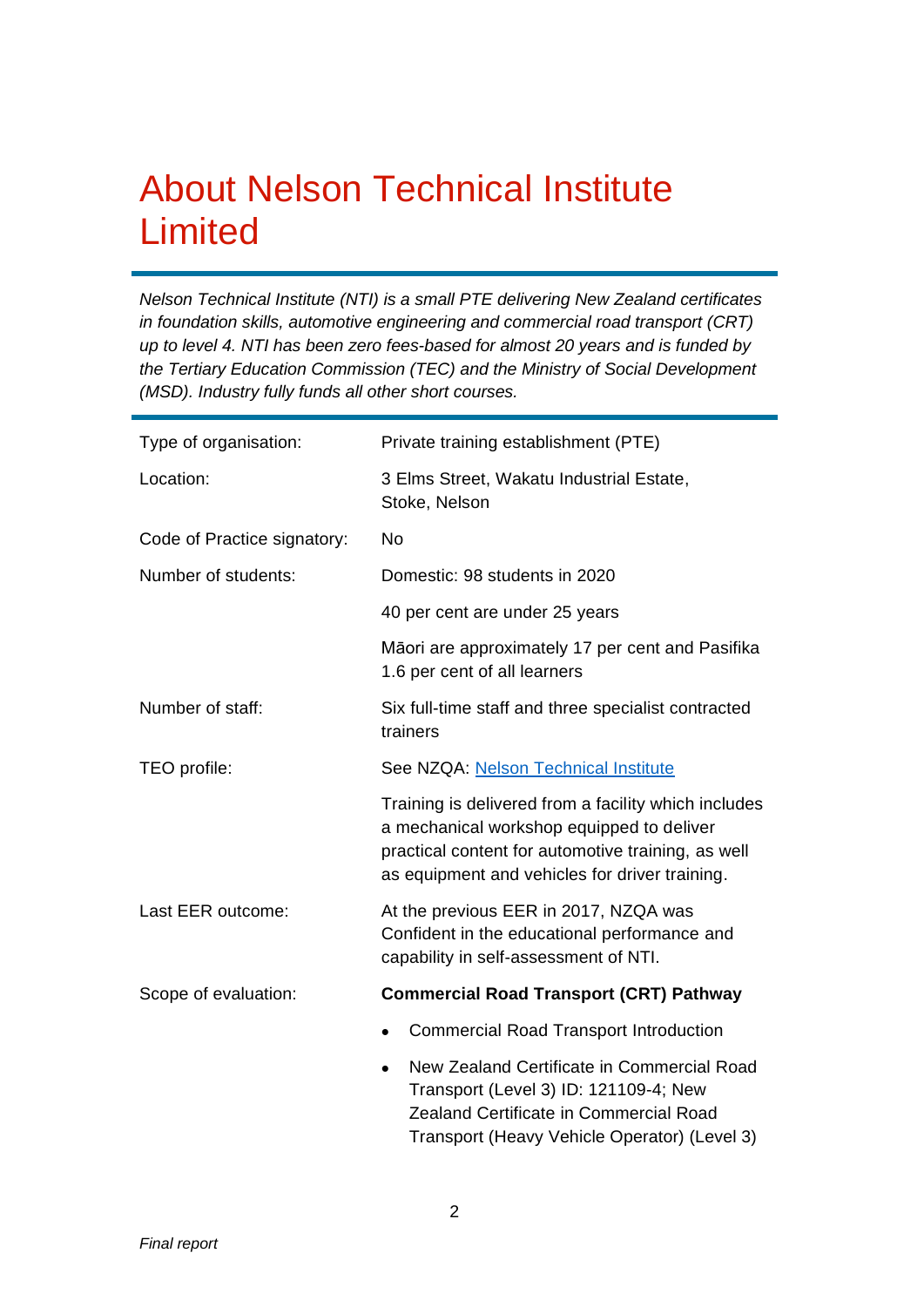Ref 3089-2

• New Zealand Certificate in Commercial Road Transport (Specialist Driver) – General Cartage (Level 4) ID: 122732-2, Ref 3091-1

#### **New Zealand Certificate Foundation Skills**

(Level 1) ID: 120832, Ref: 2861-1

| MoE number: | 9656 |
|-------------|------|
|             |      |

NZQA reference: C45382

Dates of EER visit: 21-23 September 2021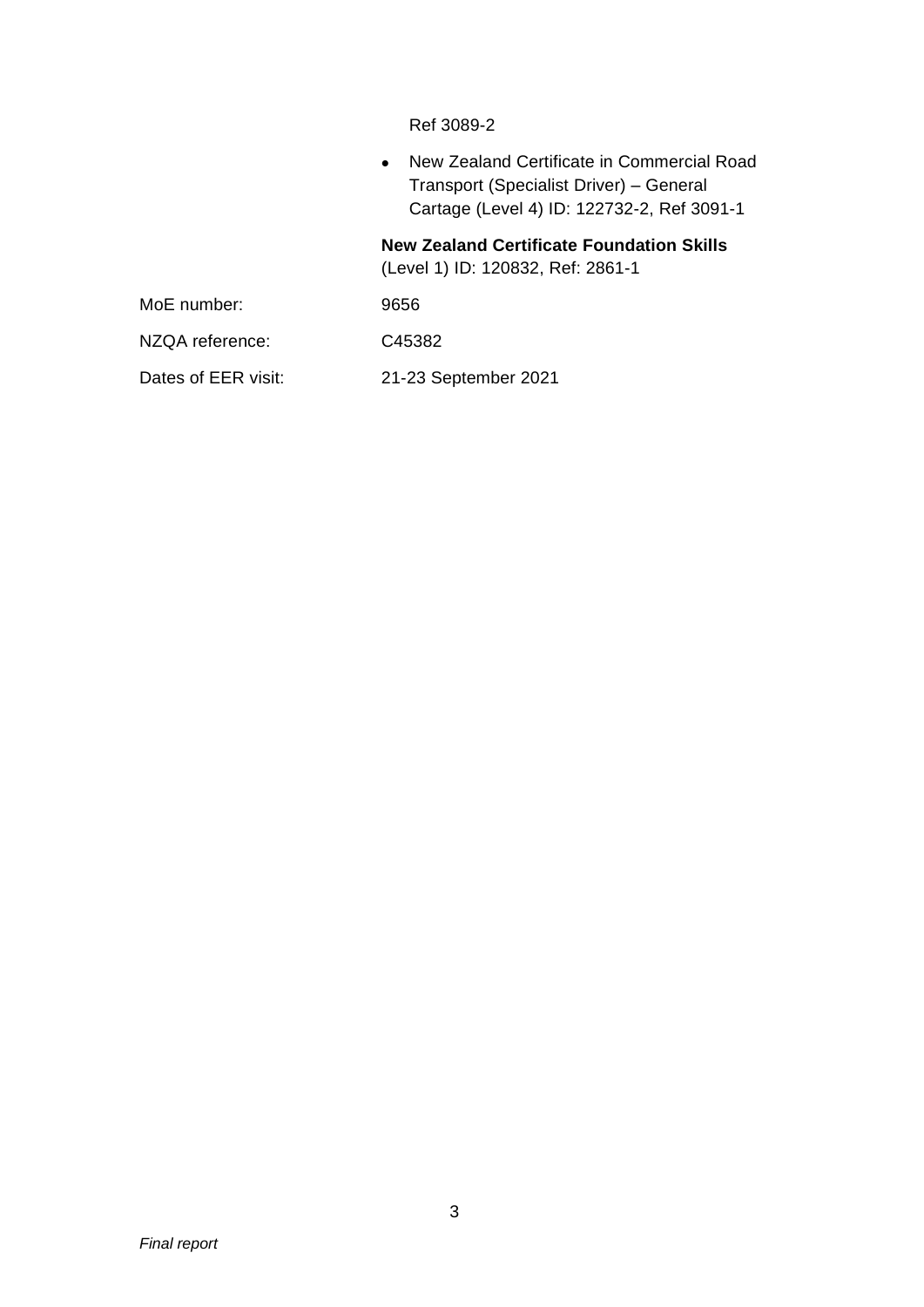### Summary of Results

*Staff and management expertise and commitment to learners is an important feature at NTI, which underpins the quality of educational performance. NTI continues to implement and use effective systems, processes and self-assessment to understand and meet the needs of learners and stakeholders and ensure the sustainability of the PTE.*

|                                                          |           | Learners are gaining qualifications, CRT licences<br>and sustainable employment. NTI analyses data<br>effectively to monitor and respond to factors<br>impacting learner achievement.                                                                                                 |
|----------------------------------------------------------|-----------|---------------------------------------------------------------------------------------------------------------------------------------------------------------------------------------------------------------------------------------------------------------------------------------|
| <b>Confident in</b><br>educational<br>performance        | $\bullet$ | NTI knows the immediate destination of graduates,<br>which is strongly benefiting learners and<br>stakeholders. Processes for capturing feedback<br>have improved but could be more consistently<br>applied across all learners and graduates to<br>understand the value of outcomes. |
| <b>Confident in</b><br>capability in self-<br>assessment |           | Programmes are well matched to the learners, the<br>most important stakeholders. Systematic processes<br>and practices demonstrate that teaching and<br>assessment are effective.                                                                                                     |
|                                                          | $\bullet$ | NTI is aware of, and responsive to, individual<br>learner needs, and progress is closely monitored.<br>Understanding the effectiveness of support has<br>been strengthened by NTI's responses to COVID-<br>19 and review of the interim domestic Code of<br>Practice.                 |
|                                                          | $\bullet$ | NTI is well positioned to build on recent efforts that<br>are effectively supporting educational achievement.<br>Self-assessment activities are evolving, resulting in<br>access to more meaningful information for review.                                                           |
|                                                          |           | Important compliance accountabilities are<br>effectively monitored and managed.                                                                                                                                                                                                       |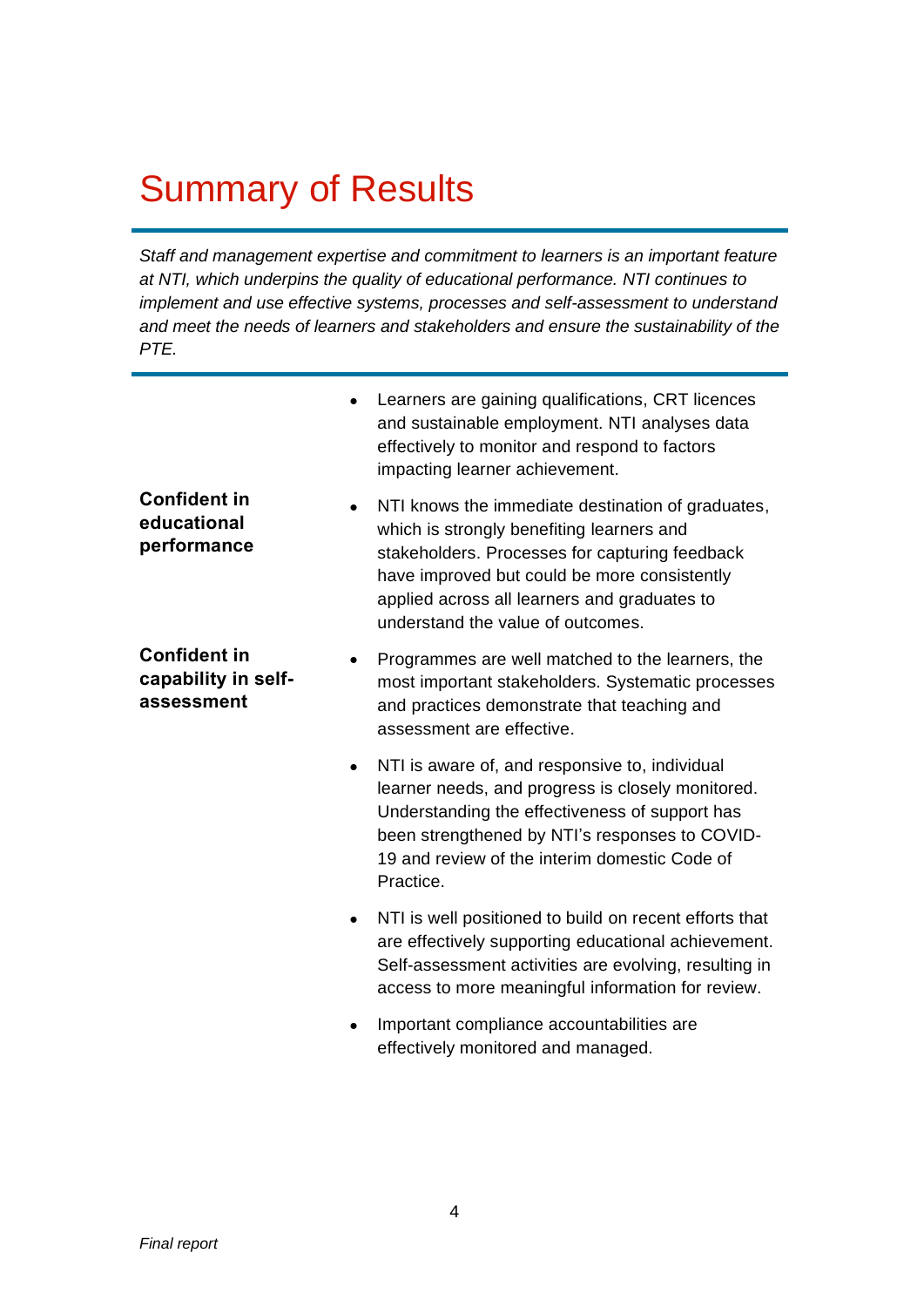# Key evaluation question findings<sup>1</sup>

| Performance:                            | Good                                                                                                                                                                                                                                                                                                                                                                                                                                                                                                                                                                                                                                                                             |
|-----------------------------------------|----------------------------------------------------------------------------------------------------------------------------------------------------------------------------------------------------------------------------------------------------------------------------------------------------------------------------------------------------------------------------------------------------------------------------------------------------------------------------------------------------------------------------------------------------------------------------------------------------------------------------------------------------------------------------------|
| Self-assessment:                        | Good                                                                                                                                                                                                                                                                                                                                                                                                                                                                                                                                                                                                                                                                             |
| Findings and<br>supporting<br>evidence: | Learner achievement <sup>2</sup> has been generally strong in terms of<br>qualification completion and sustained employment outcomes<br>for MSD learners since the last EER. The exception is an 18-<br>month period impacted by ineffective academic leadership<br>which occurred in the director's absence and COVID-19<br>restrictions. Since that time, remedial action has resulted in all<br>achievement outcomes and commitments being met or<br>exceeded. Approximately 17 per cent of NTI's learners are<br>Māori, and NTI's data indicates that across the three main<br>funding categories, Māori learner achievement is generally at<br>the same level as non-Māori. |
|                                         | NTI has a testing regime for the literacy and numeracy skills of<br>foundation skills learners, using the TEC assessment tool. NTI<br>is consistently testing at the beginning, mid-point and end of<br>study. There are measurable gains for learners, with a small<br>proportion making significant gains in literacy and numeracy,<br>increasing the confidence of these learners.                                                                                                                                                                                                                                                                                            |
|                                         | NTI has systems and capability for analysing achievement data<br>and has a good understanding of learner achievement at the<br>individual level, by ethnicity, by funding category and by<br>programme. Trends over time are also monitored. Individual<br>trainee progress is closely monitored on a weekly basis by<br>tutors and the academic coordinator and discussed at monthly<br>meetings with all staff. There is a shared understanding of<br>what is required to enable NTI's trainees to succeed.                                                                                                                                                                    |
| Conclusion:                             | Learners are gaining qualifications, CRT licences and<br>sustainable employment. NTI analyses data effectively to<br>monitor and respond to factors impacting learner achievement.                                                                                                                                                                                                                                                                                                                                                                                                                                                                                               |

#### 1.1 How well do students achieve?

<sup>&</sup>lt;sup>1</sup> The findings in this report are derived using a standard process and are based on a targeted sample of the organisation's activities.

<sup>2</sup> See Appendix 1.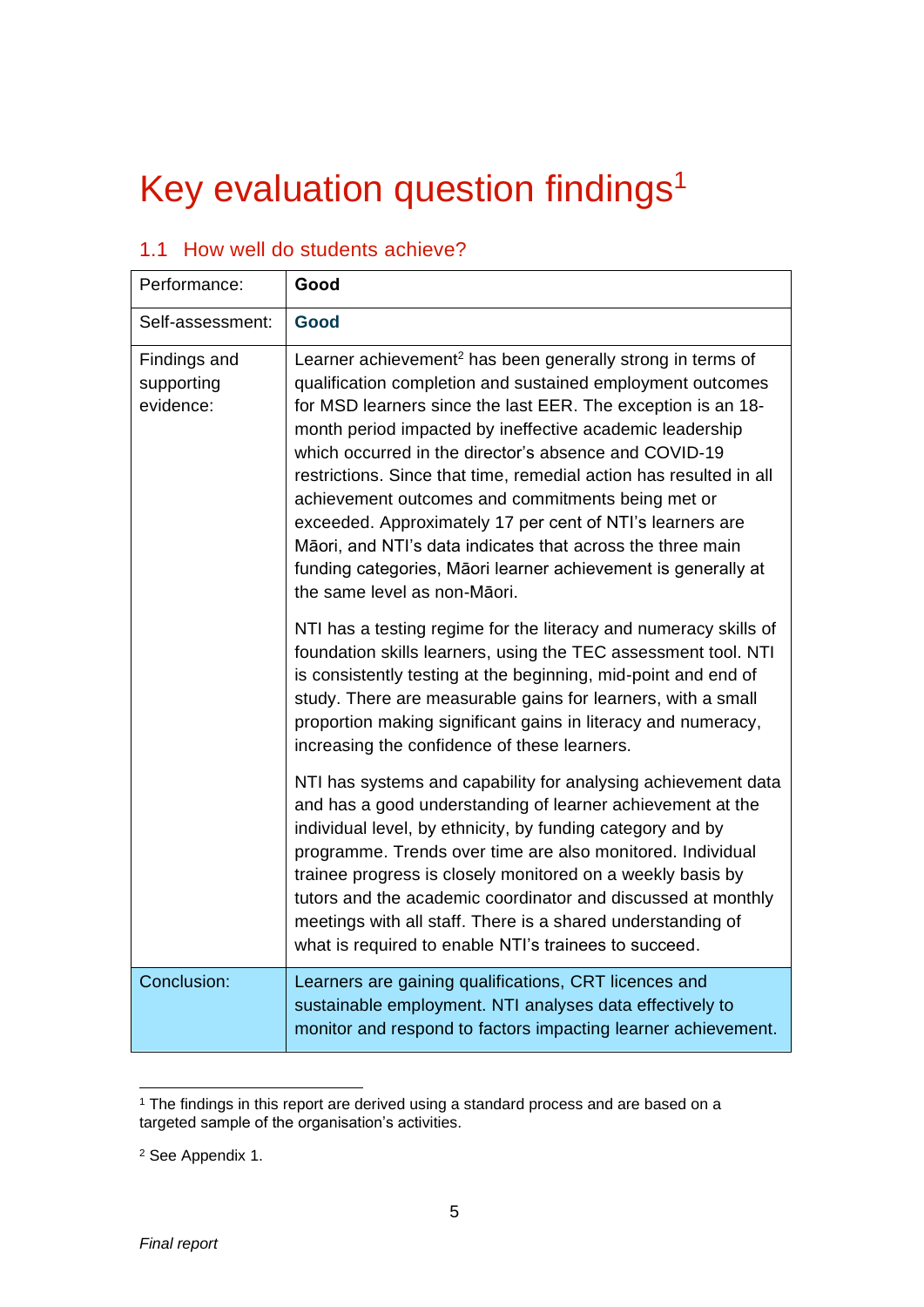#### 1.2 What is the value of the outcomes for key stakeholders, including students?

| Performance:                            | <b>Excellent</b>                                                                                                                                                                                                                                                                                                                                                                                                                                                                                                                                                                    |
|-----------------------------------------|-------------------------------------------------------------------------------------------------------------------------------------------------------------------------------------------------------------------------------------------------------------------------------------------------------------------------------------------------------------------------------------------------------------------------------------------------------------------------------------------------------------------------------------------------------------------------------------|
| Self-assessment:                        | Good                                                                                                                                                                                                                                                                                                                                                                                                                                                                                                                                                                                |
| Findings and<br>supporting<br>evidence: | NTI education and training provides learners with pathways to<br>local sustainable employment opportunities. Commercial road<br>transport companies benefit from a supply of skilled and<br>qualified graduates as well as access to short courses for<br>upskilling current staff.                                                                                                                                                                                                                                                                                                 |
|                                         | CRT learners are looking to financially support themselves and<br>their families by broadening their current employment options, or<br>through retraining for a career change into CRT. NTI's zero fees<br>approach, which includes learners who have already used the<br>government's fees-free allocation or are not eligible, is of<br>significant value and worth, reducing potential financial burden<br>and making retraining more accessible. MSD as a key<br>stakeholder recognises the value of both the short and medium-<br>term sustained employment that NTI delivers. |
|                                         | NTI has well-established relationships with CRT stakeholders<br>who confirm that the demand for CRT drivers with heavy<br>transport class licences has become more urgent due to the<br>impact of COVID-19. Employment rates of learners are<br>consistently strong, and NTI actively matches stakeholders with<br>graduates for employment to meet industry needs.                                                                                                                                                                                                                 |
|                                         | Foundation skills learners value the alternative pathway to gain<br>National Certificates of Educational Achievement (NCEA), seen<br>as a foundation on which to move to further study or entry-level<br>employment. Equally, learners gain skills and knowledge that<br>enhance their abilities and attributes to support progress beyond<br>study at NTI.                                                                                                                                                                                                                         |
|                                         | NTI has made progress since the previous EER on improving<br>processes for capturing feedback to understand graduate<br>outcomes. Stakeholder feedback is through contact with NTI<br>staff, resulting in high-level feedback. Feedback collection is not<br>systematic or consistently occurring to provide detailed<br>information for review and use. It would be beneficial to<br>implement and further develop more systematic feedback.                                                                                                                                       |
| Conclusion:                             | NTI knows the immediate destinations of graduates, and these<br>are clearly strong, benefiting learners and stakeholders.<br>Processes for capturing feedback are effective but could be                                                                                                                                                                                                                                                                                                                                                                                            |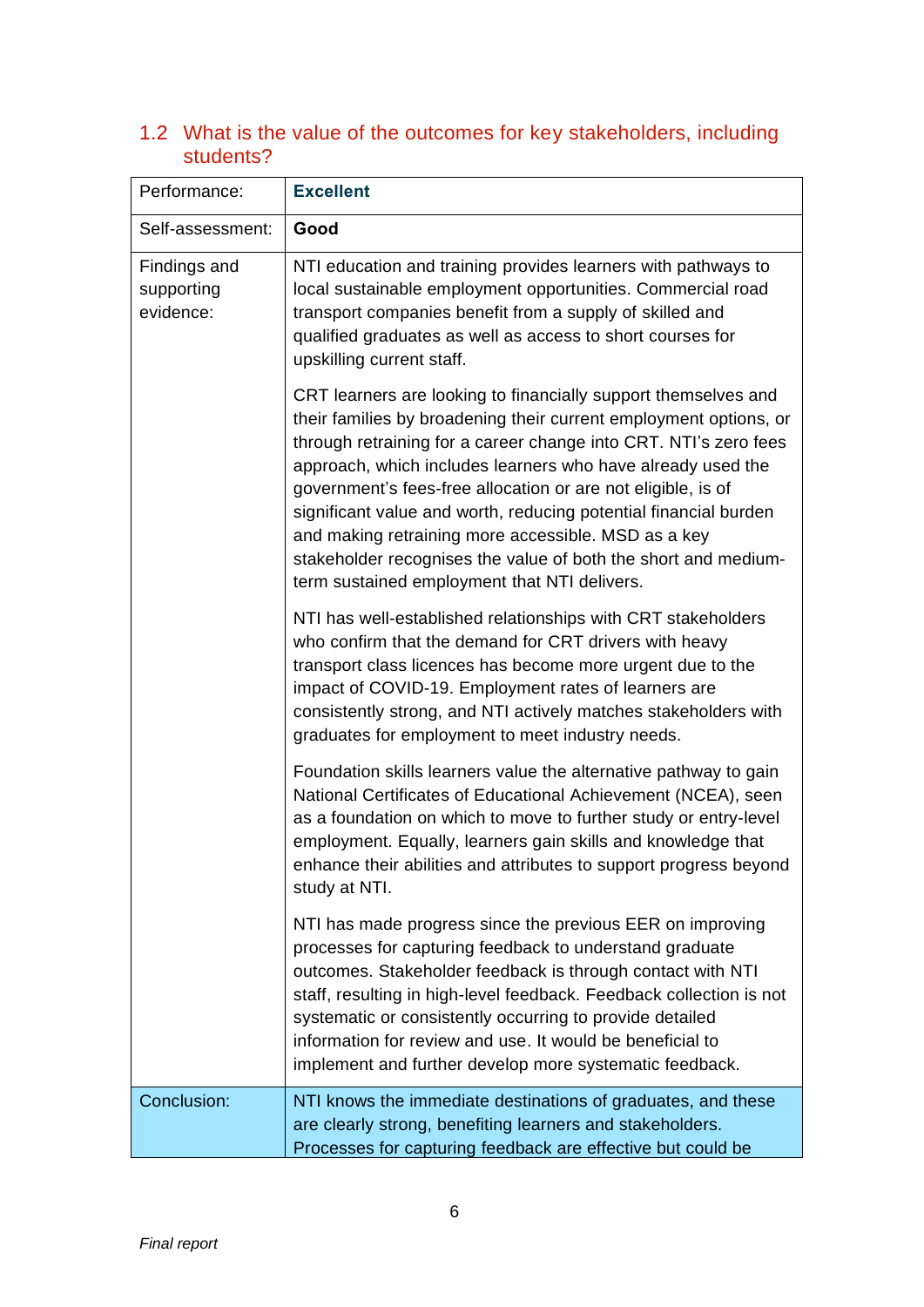| more consistently applied across all learners and graduates to |
|----------------------------------------------------------------|
| demonstrate the full extent of outcomes.                       |

#### 1.3 How well do programme design and delivery, including learning and assessment activities, match the needs of students and other relevant stakeholders?

| Performance:                            | Good                                                                                                                                                                                                                                                                                                                                                                                                                                                                                                                                                                                                                                                                    |
|-----------------------------------------|-------------------------------------------------------------------------------------------------------------------------------------------------------------------------------------------------------------------------------------------------------------------------------------------------------------------------------------------------------------------------------------------------------------------------------------------------------------------------------------------------------------------------------------------------------------------------------------------------------------------------------------------------------------------------|
| Self-assessment:                        | Good                                                                                                                                                                                                                                                                                                                                                                                                                                                                                                                                                                                                                                                                    |
| Findings and<br>supporting<br>evidence: | NTI offers flexible, self-paced programmes, enabling learners to<br>study part-time and work full-time where full-time study is not a<br>financially viable option. Foundation skills learners can enrol at<br>any time, and pre-selection interviews and emphasis on using<br>the TEC assessment tool help determine the learner profile and<br>needs.                                                                                                                                                                                                                                                                                                                 |
|                                         | All tutors are new to NTI since 2020 and are well qualified in the<br>programme area they deliver as well as having current industry<br>knowledge and expertise. Qualified assessors undertake<br>assessment. Oversight and support for tutors and teaching is<br>comprehensive. This is important for monitoring and<br>demonstrating the impact high-calibre tutors are having on<br>current and future educational performance. Tutor meetings and<br>peer review/observation and learner surveys provide an<br>opportunity for tutor development as well as to respond to<br>learner needs, such as the change to scheduling driving<br>opportunities for learners. |
|                                         | Robust and systematic weekly internal moderation occurs to a<br>planned schedule, with coverage of all units every year.<br>Participation of all teaching staff, cross-assessing and<br>discussion develop trainers' capabilities and contribute to<br>ongoing review of programmes.                                                                                                                                                                                                                                                                                                                                                                                    |
|                                         | External moderation with four Transitional Industry Training<br>Organisations since 2017 confirms all results deemed at the<br>standard for both assessment and assessor judgements. NZQA<br>national external moderation requirements for 2018, 2019 and<br>2020 verified all assessor judgements, except for numeracy<br>system samples. The New Zealand Transport Agency (NZTA)<br>audit this year rated NTI highly in terms of tutor, programme and<br>assessment, and validates achievement.                                                                                                                                                                       |
|                                         | NTI's self-assessment approach is fit for purpose and includes<br>the systematic gathering of useful information about the quality                                                                                                                                                                                                                                                                                                                                                                                                                                                                                                                                      |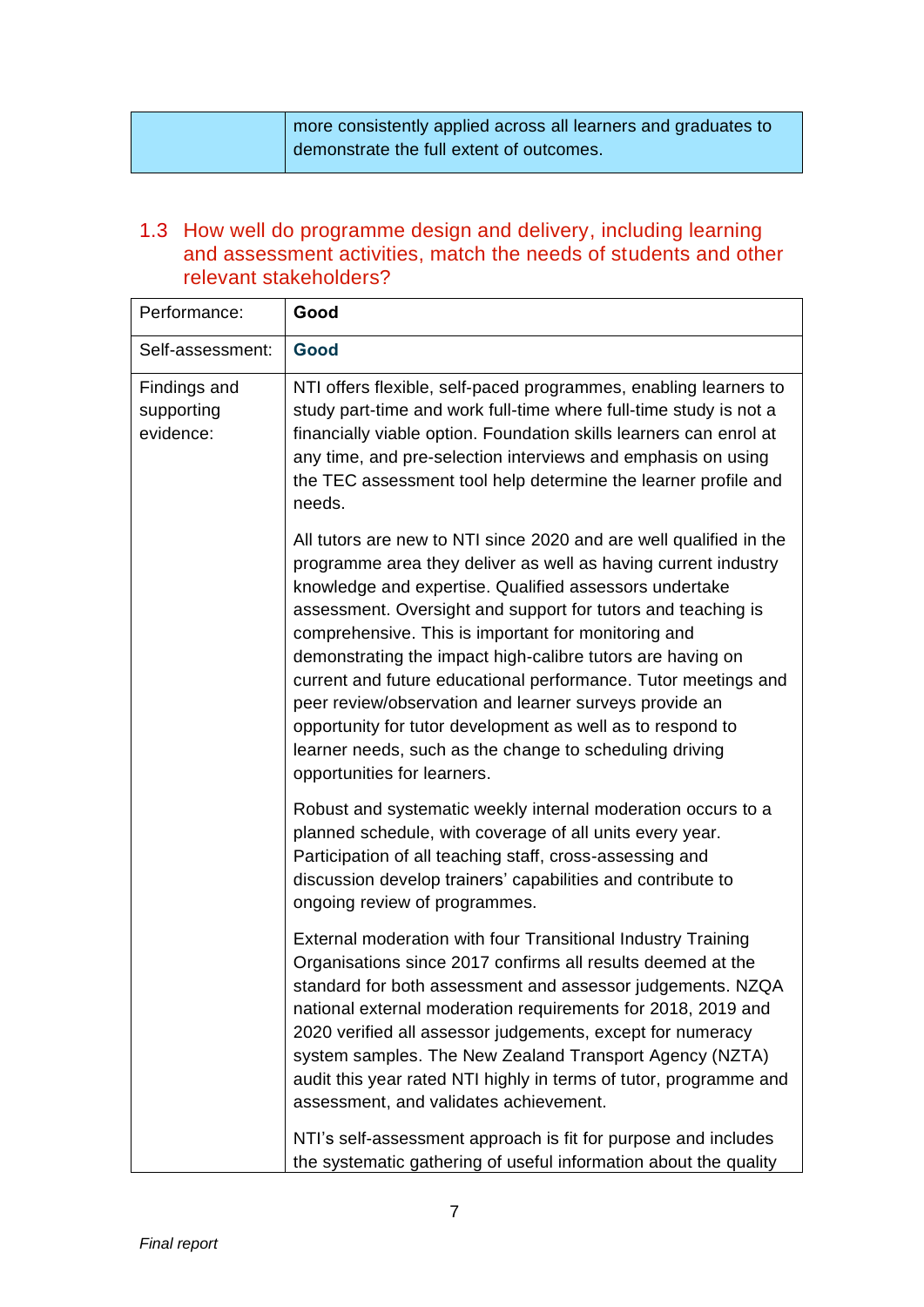|             | of programmes and teaching. Collation and comparison of<br>feedback over time and sharing all feedback consistently with<br>staff are areas for improvement.                   |
|-------------|--------------------------------------------------------------------------------------------------------------------------------------------------------------------------------|
| Conclusion: | Programmes are well matched to the learners, the most<br>important stakeholders. Systematic processes and practices<br>demonstrate that teaching and assessment are effective. |

| Performance:                            | <b>Excellent</b>                                                                                                                                                                                                                                                                                                                                                                                                                                                                                   |
|-----------------------------------------|----------------------------------------------------------------------------------------------------------------------------------------------------------------------------------------------------------------------------------------------------------------------------------------------------------------------------------------------------------------------------------------------------------------------------------------------------------------------------------------------------|
| Self-assessment:                        | Good                                                                                                                                                                                                                                                                                                                                                                                                                                                                                               |
| Findings and<br>supporting<br>evidence: | NTI recognises that the pastoral care and academic progress of<br>learners are entwined and prioritises these to support<br>achievement. Recruitment and orientation processes establish<br>individual goals and learning needs, which are monitored and<br>changed throughout study. Learners track their own progress.                                                                                                                                                                           |
|                                         | Support most appreciated by learners includes the positive<br>learning environment - described as non-judgmental and non-<br>pressured - and features one-to-one teaching, guidance and<br>feedback on assessment. All staff at NTI, including the director,<br>actively support learners and follow them up on and off campus,<br>and link with social services as needed.                                                                                                                        |
|                                         | Policies on class size reflect the intent to ensure all learner<br>needs can be adequately addressed. There are clear guidelines<br>and consistent application in areas such as attendance which<br>learners understand.                                                                                                                                                                                                                                                                           |
|                                         | NTI's review of the interim domestic Code <sup>3</sup> included targeted<br>surveys of current learners, seeking feedback on how well their<br>pastoral care needs are being met. The feedback provided a<br>basis to compare and consider NTI's own perspective of strengths<br>and areas for improvement. This is a good initiative and NTI<br>would do well to continue and embed this process as an<br>opportunity to understand the changing needs of learners and the<br>quality of support. |
| Conclusion:                             | NTI is aware of, and responsive to, individual learner needs, and<br>progress is closely monitored. Understanding of the                                                                                                                                                                                                                                                                                                                                                                           |

#### 1.4 How effectively are students supported and involved in their learning?

<sup>&</sup>lt;sup>3</sup> The Education (Pastoral Care of Domestic Tertiary Students) Interim Code of Practice 2019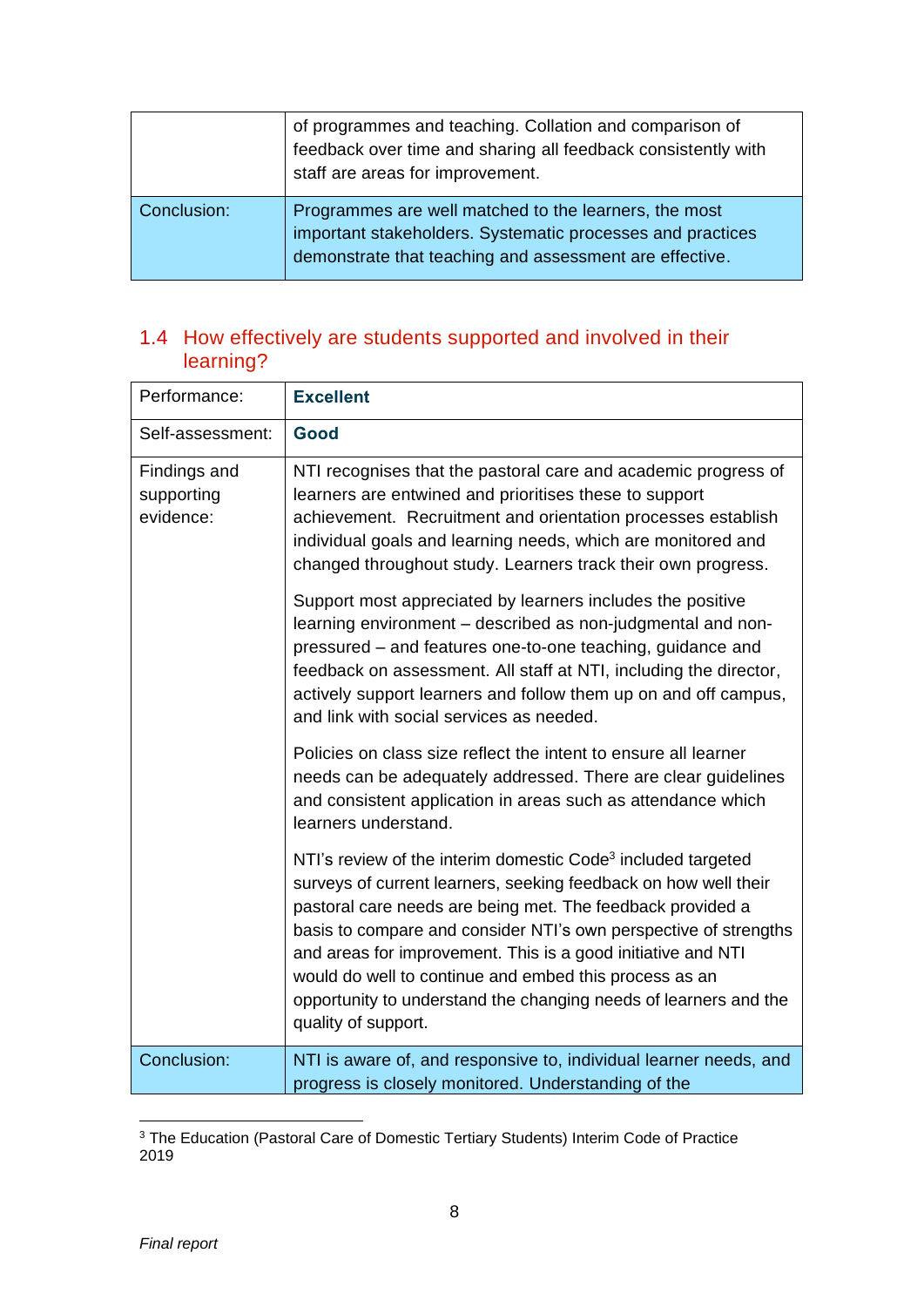| effectiveness of support has been strengthened with responses |
|---------------------------------------------------------------|
| to COVID-19 and review of the interim domestic Code.          |

#### 1.5 How effective are governance and management in supporting educational achievement?

| Performance:                            | Good                                                                                                                                                                                                                                                                                                                                                                                                                                         |
|-----------------------------------------|----------------------------------------------------------------------------------------------------------------------------------------------------------------------------------------------------------------------------------------------------------------------------------------------------------------------------------------------------------------------------------------------------------------------------------------------|
| Self-assessment:                        | Good                                                                                                                                                                                                                                                                                                                                                                                                                                         |
| Findings and<br>supporting<br>evidence: | NTI has had almost one year of stability following a period of<br>challenges and staff changes which had some impact on<br>achievement and meeting funding targets and commitments.<br>Current stability and staff collaboration is attributed to staff<br>selection and compatibility of values within the small PTE team.                                                                                                                  |
|                                         | Tutor experience and attributes complement the director's vision<br>and purpose, including the commitment to NTI learners and<br>expertise in programmes. The academic coordinator has<br>improved the quality and effectiveness of academic processes<br>and the support of tutors. Performance reviews are identifying<br>professional development opportunities which are planned and<br>relevant to the role and function of the tutors. |
|                                         | As a result, the PTE is being managed effectively and<br>improvements in self-assessment processes are having an<br>impact. Examples are the improvement in achievement in 2020<br>and to date in 2021, the introduction of comprehensive policies<br>on assessment, and more purposeful gathering of feedback from<br>graduates and learners for review and use.                                                                            |
|                                         | Systematic formal and informal meetings provide opportunities to<br>monitor unit standard achievement, moderate assessments and<br>share information on learner outcomes and support needs with<br>all staff.                                                                                                                                                                                                                                |
| Conclusion:                             | NTI is well positioned to build on recent efforts which are<br>effectively supporting educational achievement. Self-assessment<br>activities are evolving, resulting in access to more meaningful<br>information for review.                                                                                                                                                                                                                 |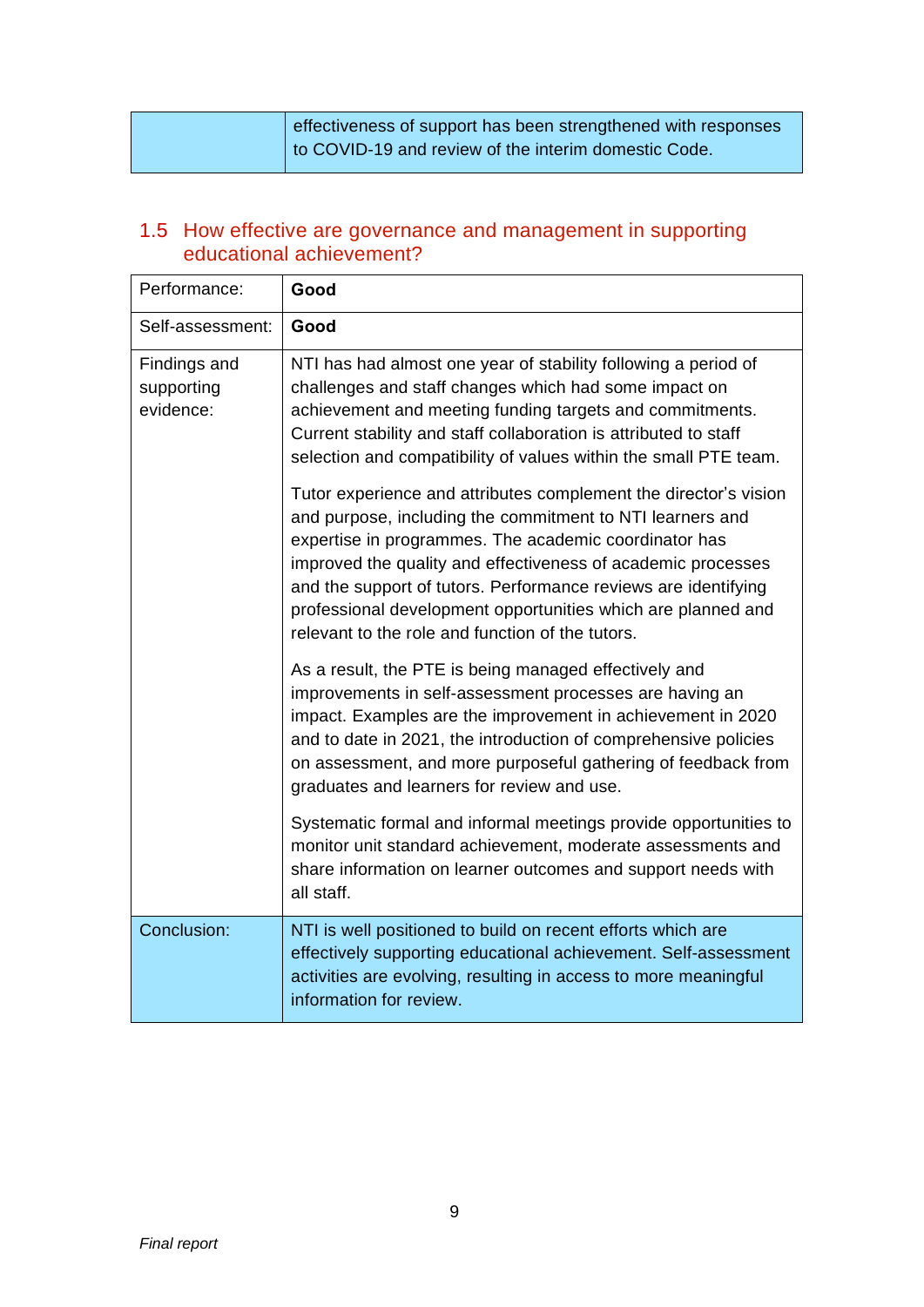| Performance:                            | <b>Excellent</b>                                                                                                                                                                                                                                                                                                                      |
|-----------------------------------------|---------------------------------------------------------------------------------------------------------------------------------------------------------------------------------------------------------------------------------------------------------------------------------------------------------------------------------------|
| Self-assessment:                        | <b>Excellent</b>                                                                                                                                                                                                                                                                                                                      |
| Findings and<br>supporting<br>evidence: | The NTI director and academic manager have clearly<br>designated roles and work collaboratively to manage the<br>compliance obligations of the PTE. Effective systems to monitor<br>and comply with responsibilities associated with the PTE's<br>operations, funding and programme delivery outcomes and<br>assessment are in place. |
|                                         | NTI has received a high degree of scrutiny from NZQA and the<br>TEC since the last EER, including TEC audits in 2017 and<br>2021. Overall systems, policies and procedures were deemed<br>effective and met legislative and investment plan requirements.<br>NTI has responded promptly to correct areas requiring<br>improvement.    |
|                                         | Subcontract applications are with NZQA for approval, and<br>appropriate memorandums of understanding are in place to<br>support arrangements for specialist assessing in first aid and<br>NZTA licensing.                                                                                                                             |
|                                         | The findings of the NZTA audit in 2021 resulted in the highest<br>rating for performance, confirming the quality of commercial<br>transport teaching and assessment.                                                                                                                                                                  |
|                                         | NTI ensures compliance with other relevant legislation such as<br>the Health and Safety at Work Act 2015, which reflects the<br>nature of the industries they are training for. Staff are police<br>vetted to meet the requirements of the Vulnerable Children Act<br>2014.                                                           |
|                                         | The evidential basis of compliance processes and regular<br>checks could be strengthened through documenting these<br>processes, which are well understood and effectively<br>implemented by longstanding and experienced staff.                                                                                                      |
| Conclusion:                             | Important compliance accountabilities are effectively monitored<br>and managed.                                                                                                                                                                                                                                                       |

#### 1.6 How effectively are important compliance accountabilities managed?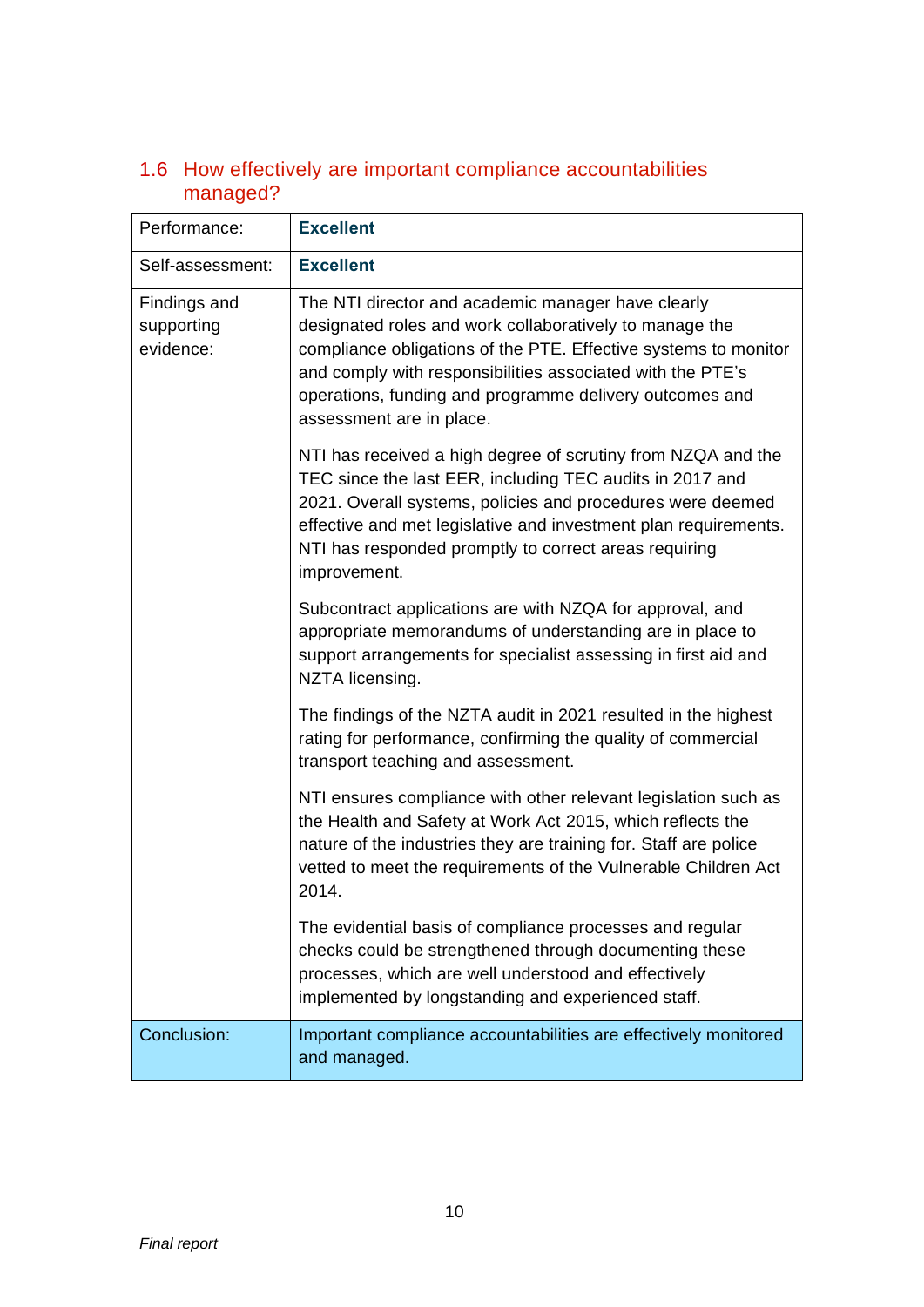# Focus Areas

*This section reports significant findings in each focus area, not already covered in Part 1.* 

#### 2.1 Focus area: Commercial Road Transport Pathway

| Performance:            | Good |
|-------------------------|------|
| Self-assessment:   Good |      |

#### 2.2 Focus area: New Zealand Certificate in Foundation Skills (Level 1)

| Performance:            | <b>Excellent</b> |
|-------------------------|------------------|
| Self-assessment:   Good |                  |

## Recommendations

*Recommendations are not compulsory but their implementation may improve the quality and effectiveness of the training and education provided by the tertiary education organisation (TEO). They may be referred to in subsequent external evaluation and reviews (EERs) to gauge the effectiveness of the TEO's quality improvements over time.*

NZQA recommends that Nelson Technical Institute Limited:

• Further develop activities to systematically collect and review information to validate the value of programmes and support for learners.

### **Requirements**

*Requirements relate to the TEO's statutory obligations under legislation that governs their operation. This include NZQA Rules and relevant regulations promulgated by other agencies.*

There are no requirements arising from the external evaluation and review.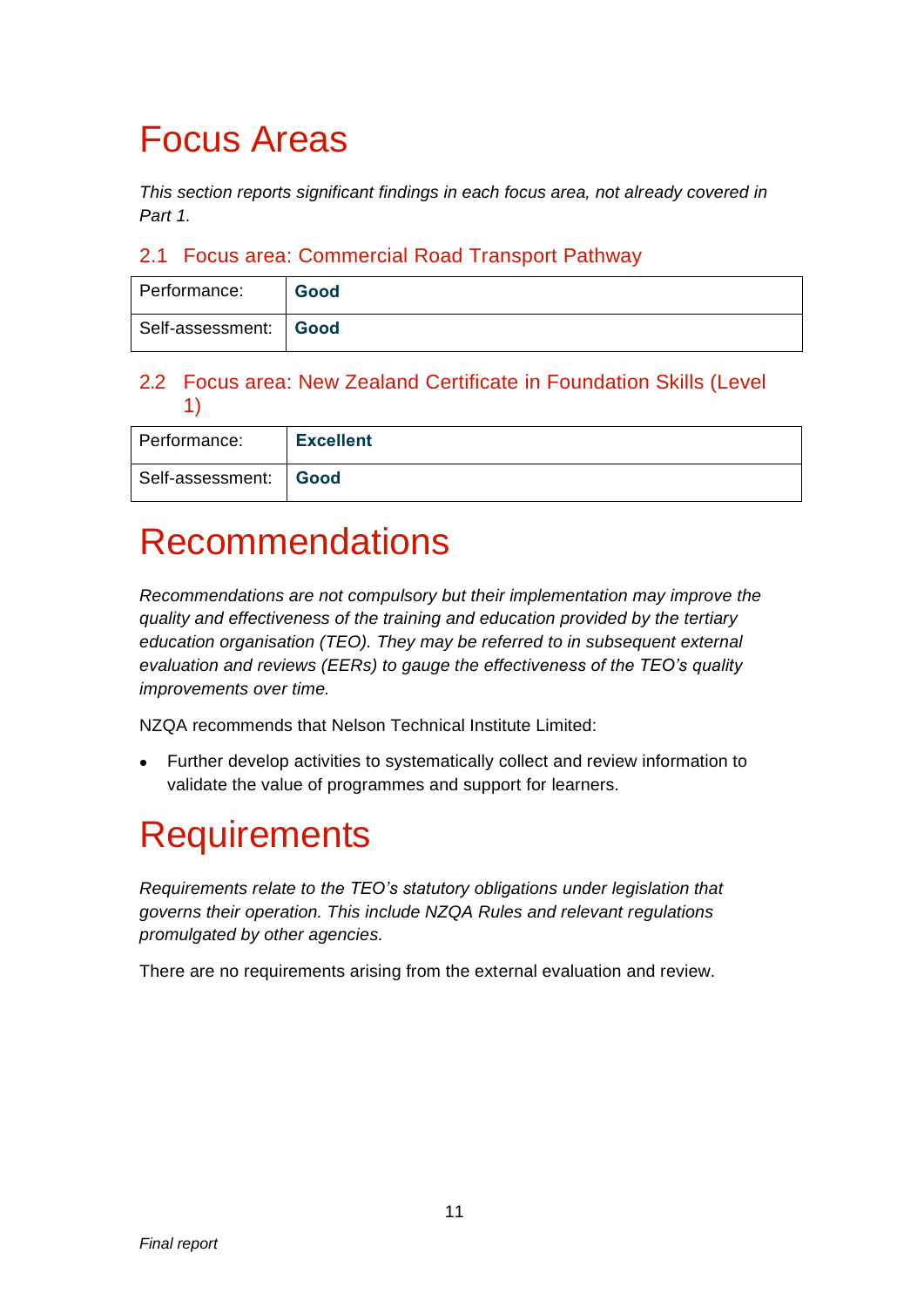# Appendix 1

#### **Table 1. New Zealand Certificate in Foundation Skills (Level 1) qualification completion**

| Year | TEC Youth Guarantee <sup>4</sup> | <b>TEC Student Achievement</b><br>Component funding |
|------|----------------------------------|-----------------------------------------------------|
| 2019 | 78%                              | 100%                                                |
| 2020 | 76%                              | 100%                                                |

#### **Table 2. New Zealand Certificate in Commercial Road Transport (Level 3) 5**

| Year | Qualification completion |
|------|--------------------------|
| 2017 | 80%                      |
| 2018 | 53%                      |
| 2019 | 44%                      |
| 2020 | 62%                      |

#### **Table 3. Training for Work programme – MSD funded**

| Year <sup>6</sup> | Sustained employment outcome <sup>7</sup> |
|-------------------|-------------------------------------------|
| 2017/2018         | 68%                                       |
| 2017/2018         | 63%                                       |
| 2018/2019         | 29%                                       |
| 2019/2020         | 51%                                       |
| 2020/2021 (YTD)   | 60%                                       |

<sup>4</sup> YG training prior to 2019 was an employment skills programme with 100 per cent completion in 2017 and 83 per cent completion in 2018.

<sup>5</sup> TEC Student Achievement Component funding

<sup>6</sup> MSD performance year 30 June-1 July

<sup>7</sup> MSD performance target 50 per cent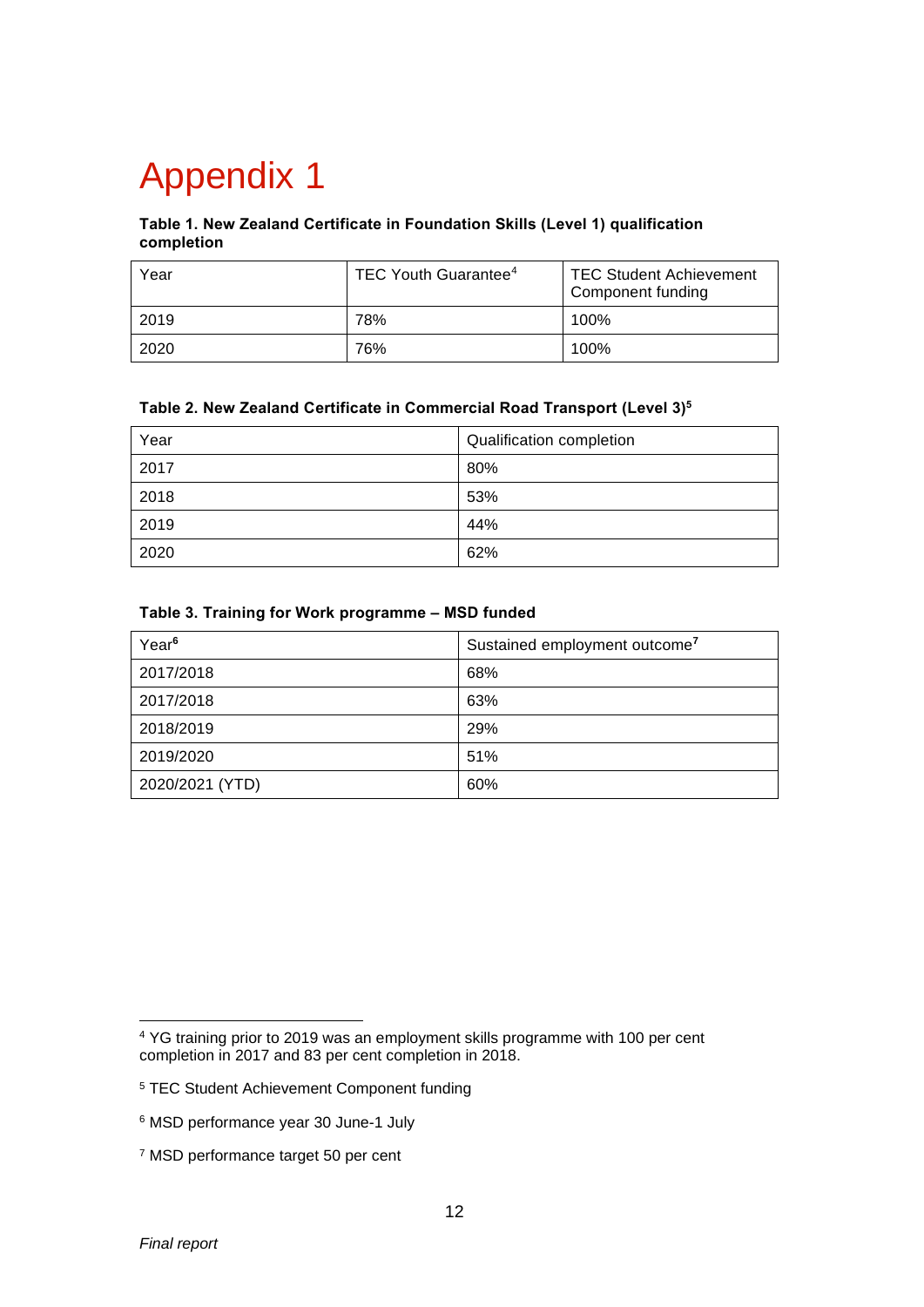# Appendix 2

#### Conduct of external evaluation and review

*All external evaluation and reviews are conducted in accordance with NZQA's published rules. The methodology used is described in the web document*  <https://www.nzqa.govt.nz/providers-partners/external-evaluation-and-review/>*. The TEO has an opportunity to comment on the accuracy of this report, and any submissions received are fully considered by NZQA before finalising the report.*

#### *Disclaimer*

*The findings in this report have been reached by means of a standard evaluative process. They are based on a representative selection of focus areas, and a sample of supporting information provided by the TEO under review or independently accessed by NZQA. As such, the report's findings offer a guide to the relative quality of the TEO at the time of the EER, in the light of the known evidence, and the likelihood that this level of quality will continue.* 

*For the same reason, these findings are always limited in scope. They are derived from selections and samples evaluated at a point in time. The supporting methodology is not designed to:*

- *Identify organisational fraud<sup>8</sup>*
- *Provide comprehensive coverage of all programmes within a TEO, or of all relevant evidence sources*
- *Predict the outcome of other reviews of the same TEO which, by posing different questions or examining different information, could reasonably arrive at different conclusions.*

<sup>8</sup> NZQA and the Tertiary Education Commission (TEC) comprehensively monitor risk in the tertiary education sector through a range of other mechanisms. When fraud, or any other serious risk factor, has been confirmed, corrective action is taken as a matter of urgency.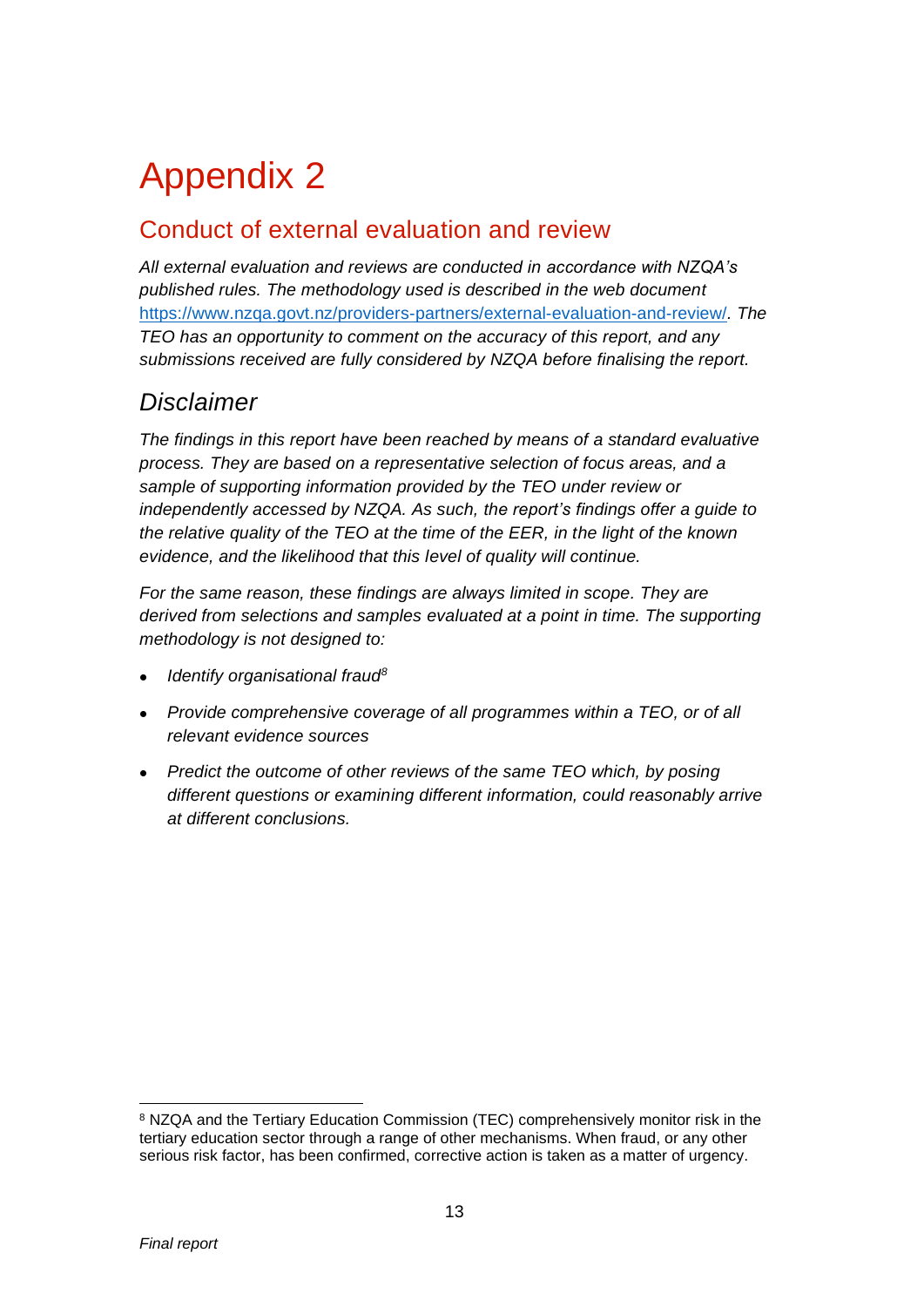#### Regulatory basis for external evaluation and review

*External evaluation and review is conducted under the Quality Assurance (including External Evaluation and Review (EER)) Rules 2016, which are made by NZQA under section 253(1)(pa) of the Education Act 1989 and approved by the NZQA Board and the Minister authorised as responsible for Part 20 of the Education Act.*

*Self-assessment and participation and cooperation in external evaluation and review are requirements for:*

- *maintaining accreditation to provide an approved programme for all TEOs other than universities, and*
- *maintaining consent to assess against standards on the Directory of Assessment Standards for all TEOs including ITOs but excluding universities, and*
- *maintaining training scheme approval for all TEOs other than universities.*

*The requirements for participation and cooperation are set through the Programme Approval and Accreditation Rules 2018, the Consent to Assess Against Standards Rules 2011 and the Training Scheme Rules 2012 respectively. These rules were also made by NZQA under section 253 of the Education Act 1989 and approved by the NZQA Board and the Minister.*

*In addition, the Private Training Establishment Rules 2018 require registered private training establishments to undertake self-assessment and participate in external evaluation and review as a condition of maintaining registration. The Private Training Establishment Registration Rules 2018 are also made by NZQA under section 253 of the Education Act 1989 and approved by the NZQA Board and the Minister for Tertiary Education, Skills and Employment.* 

*NZQA is responsible for ensuring non-university TEOs continue to comply with the rules after the initial granting of approval and accreditation of programmes, training schemes and consents to assess and registration. The New Zealand Vice-Chancellors' Committee (NZVCC) has statutory responsibility for compliance by universities.* 

*This report reflects the findings and conclusions of the external evaluation and review process, conducted according to the Quality Assurance (including External Evaluation and Review (EER)) Rules 2016. The report identifies strengths and areas for improvement in terms of the organisation's educational performance and capability in self-assessment.*

*External evaluation and review reports are one contributing piece of information in determining future funding decisions where the organisation is a funded TEO subject to an investment plan agreed with the Tertiary Education Commission.* 

*External evaluation and review reports are public information and are available from the NZQA website [\(www.nzqa.govt.nz\)](http://www.nzqa.govt.nz/). All rules cited above are available at [https://www.nzqa.govt.nz/about-us/our-role/legislation/nzqa-rules/,](https://www.nzqa.govt.nz/about-us/our-role/legislation/nzqa-rules/) while information about the conduct and methodology for external evaluation and review can be found at [https://www.nzqa.govt.nz/providers-partners/external](https://www.nzqa.govt.nz/providers-partners/external-evaluation-and-review/)[evaluation-and-review/.](https://www.nzqa.govt.nz/providers-partners/external-evaluation-and-review/)*